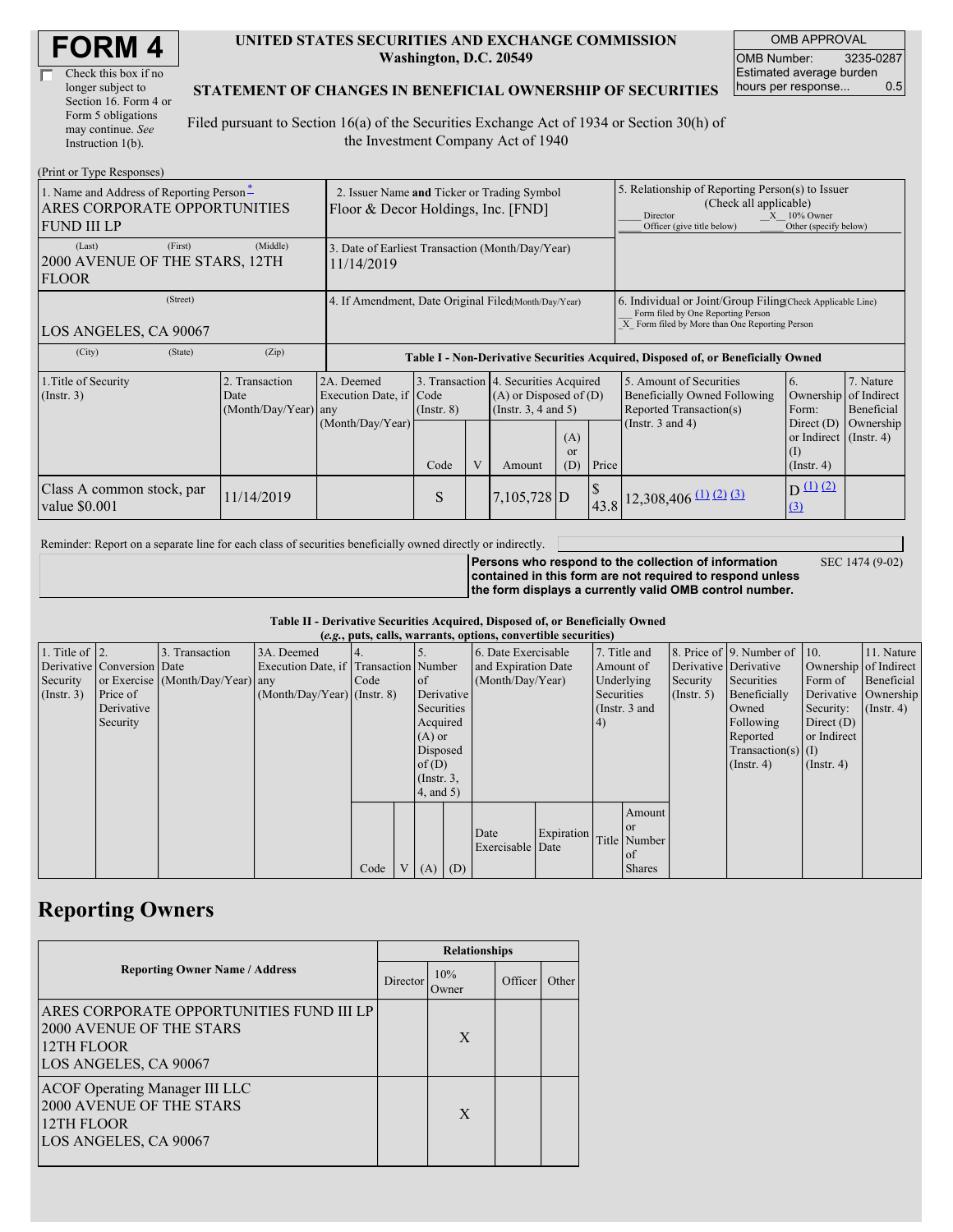| ARES MANAGEMENT LLC<br><b>2000 AVENUE OF THE STARS</b><br>12TH FLOOR<br>LOS ANGELES, CA 90067      | X |  |
|----------------------------------------------------------------------------------------------------|---|--|
| Ares Management Holdings L.P.<br>2000 AVENUE OF THE STARS<br>12TH FLOOR<br>LOS ANGELES, CA 90067   | X |  |
| Ares Holdco LLC<br>2000 AVENUE OF THE STARS<br>12TH FLOOR<br>LOS ANGELES, CA 90067                 | X |  |
| Ares Holdings Inc.<br><b>2000 AVENUE OF THE STARS</b><br>12TH FLOOR<br>LOS ANGELES, CA 90067       | X |  |
| <b>Ares Management Corp</b><br>2000 AVENUE OF THE STARS<br>12TH FLOOR<br>LOS ANGELES, CA 90067     | X |  |
| Ares Management GP LLC<br>2000 AVENUE OF THE STARS<br>12TH FLOOR<br>LOS ANGELES, CA 90067          | X |  |
| Ares Partners Holdco LLC<br><b>2000 AVENUE OF THE STARS</b><br>12TH FLOOR<br>LOS ANGELES, CA 90067 | X |  |
| Ares Voting LLC<br>2000 AVENUE OF THE STARS<br>12TH FLOOR<br>LOS ANGELES, CA 90067                 | X |  |

# **Signatures**

| Ares Corporate Opportunities Fund III, L.P. /s/ Michael Weiner By: Michael Weiner Its: Authorized Signatory | 11/18/2019 |
|-------------------------------------------------------------------------------------------------------------|------------|
| *** Signature of Reporting Person                                                                           | Date       |
| ACOF Operating Manager III, LLC /s/ Michael Weiner By: Michael Weiner Its: Authorized Signatory             | 11/18/2019 |
| ***Signature of Reporting Person                                                                            | Date       |
| Ares Management LLC /s/ Michael Weiner By: Michael Weiner Its: Authorized Signatory                         | 11/18/2019 |
| *** Signature of Reporting Person                                                                           | Date       |
| Ares Management Holdings L.P. /s/ Michael Weiner By: Michael Weiner Its: Authorized Signatory               | 11/18/2019 |
| *** Signature of Reporting Person                                                                           | Date       |
| Ares Holdco LLC /s/ Michael Weiner By: Michael Weiner Its: Authorized Signatory                             | 11/18/2019 |
| *** Signature of Reporting Person                                                                           | Date       |
| Ares Holdings Inc. /s/ Michael Weiner By: Michael Weiner Its: Authorized Signatory                          | 11/18/2019 |
| *** Signature of Reporting Person                                                                           | Date       |
| Ares Management Corp /s/ Michael Weiner By: Michael Weiner Its: Authorized Signatory                        | 11/18/2019 |
| *** Signature of Reporting Person                                                                           | Date       |
| Ares Management GP LLC /s/ Michael Weiner By: Michael Weiner Its: Authorized Signatory                      | 11/18/2019 |
| **Signature of Reporting Person                                                                             | Date       |
| Ares Partners Holdco LLC /s/ Michael Weiner By: Michael Weiner Its: Authorized Signatory                    | 11/18/2019 |
|                                                                                                             |            |